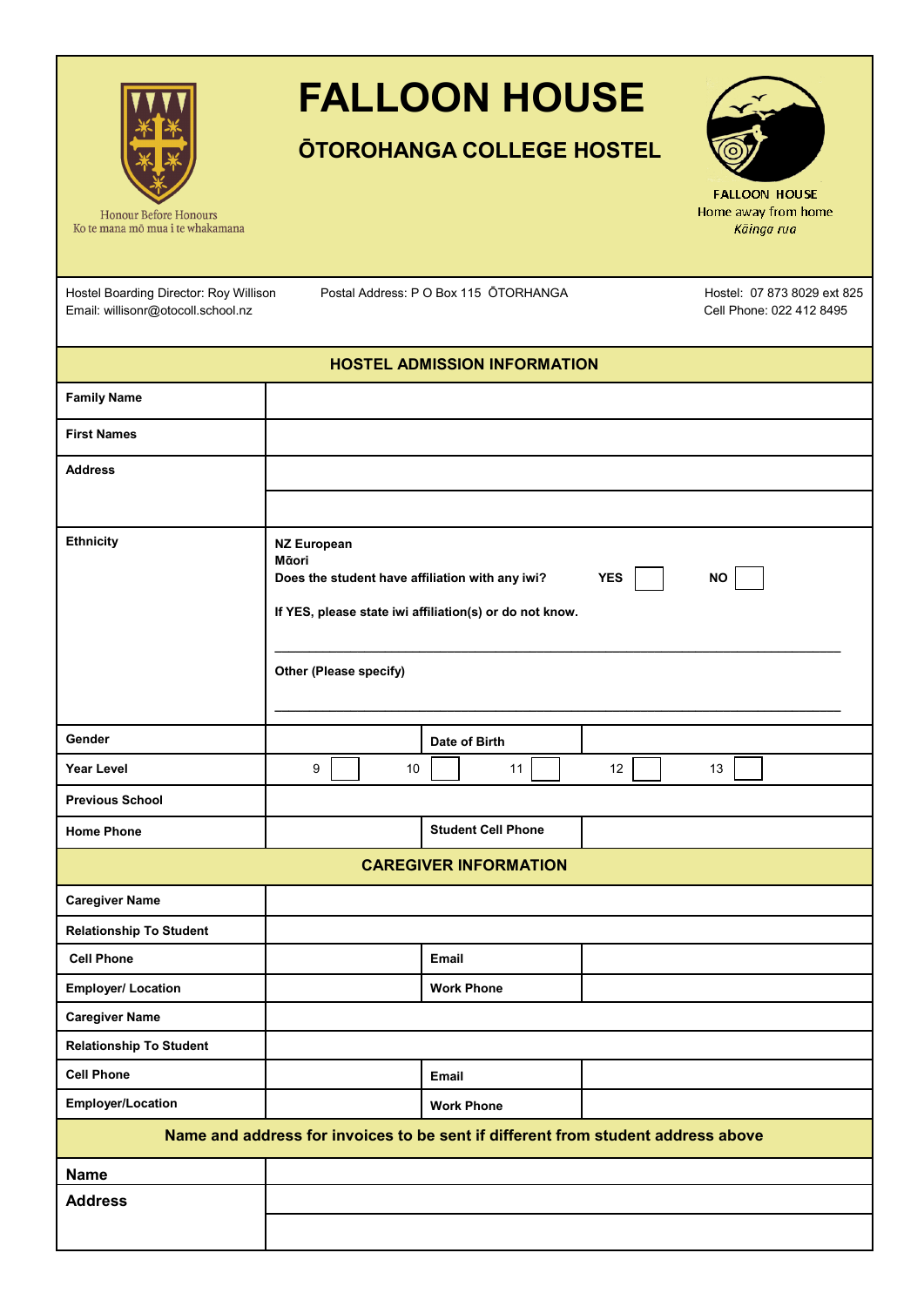| <b>EMERGENCY CONTACTS</b>                                                                                                                                                                                                                                                         |           |                   |                                                     |  |  |  |  |
|-----------------------------------------------------------------------------------------------------------------------------------------------------------------------------------------------------------------------------------------------------------------------------------|-----------|-------------------|-----------------------------------------------------|--|--|--|--|
| Name                                                                                                                                                                                                                                                                              |           |                   |                                                     |  |  |  |  |
| <b>Relationship To Student</b>                                                                                                                                                                                                                                                    |           |                   |                                                     |  |  |  |  |
| <b>Home Phone</b>                                                                                                                                                                                                                                                                 |           | <b>Work Phone</b> |                                                     |  |  |  |  |
| <b>Cell Phone</b>                                                                                                                                                                                                                                                                 |           | Email             |                                                     |  |  |  |  |
| Name                                                                                                                                                                                                                                                                              |           |                   |                                                     |  |  |  |  |
| <b>Relationship To Student</b>                                                                                                                                                                                                                                                    |           |                   |                                                     |  |  |  |  |
| <b>Home Phone</b>                                                                                                                                                                                                                                                                 |           | <b>Work Phone</b> |                                                     |  |  |  |  |
| <b>Cell Phone</b>                                                                                                                                                                                                                                                                 |           | Email             |                                                     |  |  |  |  |
| <b>MEDICAL INFORMATION</b>                                                                                                                                                                                                                                                        |           |                   |                                                     |  |  |  |  |
| <b>Doctor</b>                                                                                                                                                                                                                                                                     |           |                   |                                                     |  |  |  |  |
| <b>Registered Medical Centre</b>                                                                                                                                                                                                                                                  |           |                   |                                                     |  |  |  |  |
| <b>Medical Conditions /</b><br><b>On-going Medication/</b><br>Treatment                                                                                                                                                                                                           |           |                   |                                                     |  |  |  |  |
|                                                                                                                                                                                                                                                                                   |           |                   |                                                     |  |  |  |  |
|                                                                                                                                                                                                                                                                                   |           |                   |                                                     |  |  |  |  |
| Has your child been<br>immunised                                                                                                                                                                                                                                                  | Yes<br>No |                   | Please attach your child's Immunisation Certificate |  |  |  |  |
|                                                                                                                                                                                                                                                                                   |           |                   |                                                     |  |  |  |  |
| <b>STUDENT BACKGROUND</b>                                                                                                                                                                                                                                                         |           |                   |                                                     |  |  |  |  |
| Whānau, iwi, marae; connections to hostel or the school; previous school; sporting, cultural or academic achievements; interests,<br>goals; and any other issues, background information or history that may be important for hostel staff to know in the care of the<br>student. |           |                   |                                                     |  |  |  |  |
|                                                                                                                                                                                                                                                                                   |           |                   |                                                     |  |  |  |  |
|                                                                                                                                                                                                                                                                                   |           |                   |                                                     |  |  |  |  |
|                                                                                                                                                                                                                                                                                   |           |                   |                                                     |  |  |  |  |
|                                                                                                                                                                                                                                                                                   |           |                   |                                                     |  |  |  |  |
|                                                                                                                                                                                                                                                                                   |           |                   |                                                     |  |  |  |  |
|                                                                                                                                                                                                                                                                                   |           |                   |                                                     |  |  |  |  |
|                                                                                                                                                                                                                                                                                   |           |                   |                                                     |  |  |  |  |
|                                                                                                                                                                                                                                                                                   |           |                   |                                                     |  |  |  |  |
|                                                                                                                                                                                                                                                                                   |           |                   |                                                     |  |  |  |  |
|                                                                                                                                                                                                                                                                                   |           |                   |                                                     |  |  |  |  |